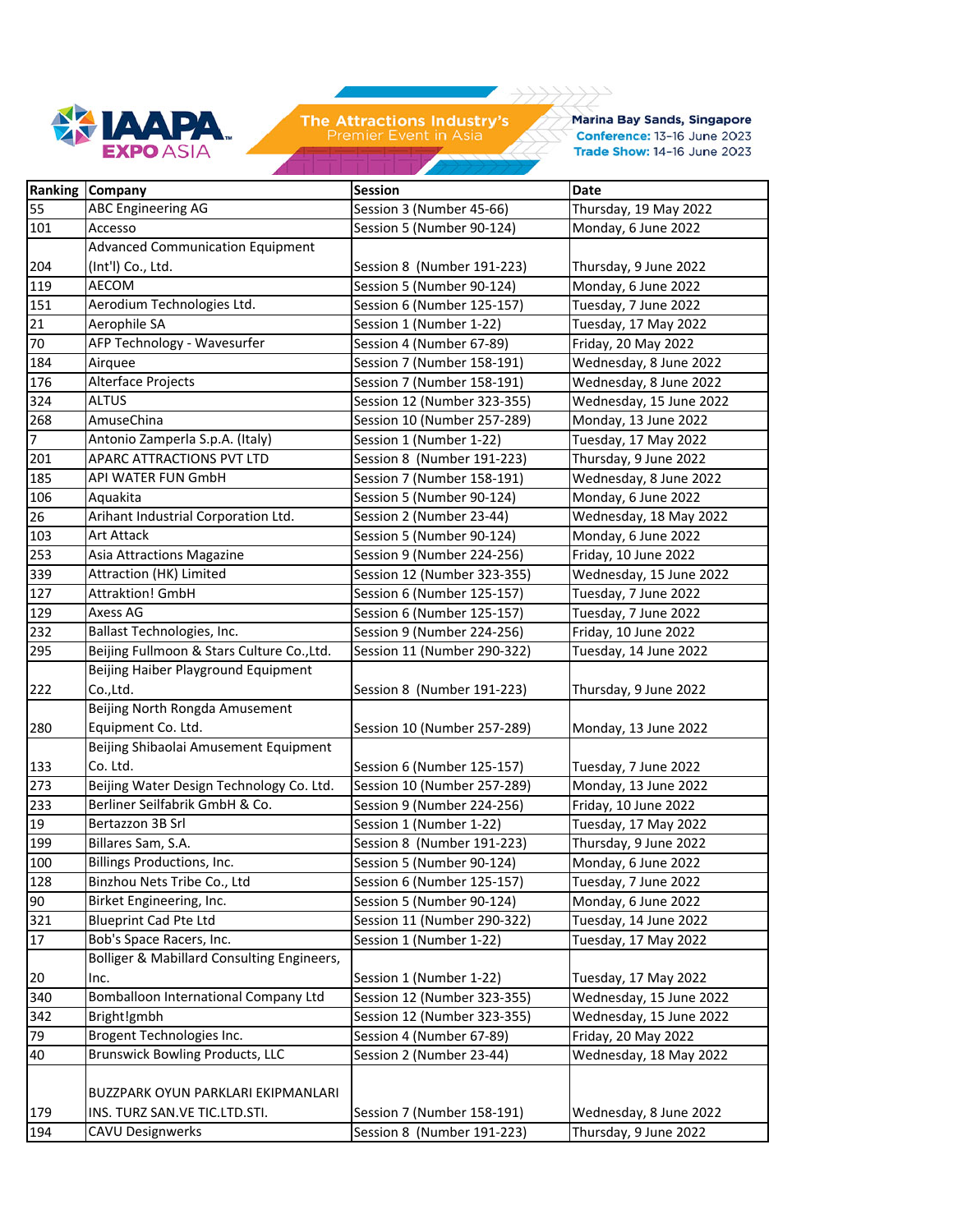

 $1111$ 

 $\rightarrow$ 

**Marina Bay Sands, Singapore** Conference: 13-16 June 2023 Trade Show: 14-16 June 2023

| 154 | Century 3 (Shanghai) Inc.                | Session 6 (Number 125-157)  | Tuesday, 7 June 2022    |
|-----|------------------------------------------|-----------------------------|-------------------------|
| 182 | Chairkit Fördertechnik GmbH              | Session 7 (Number 158-191)  | Wednesday, 8 June 2022  |
| 85  | <b>Chance Rides</b>                      | Session 4 (Number 67-89)    | Friday, 20 May 2022     |
|     | Changzhou Himalaya Outdoor Products      |                             |                         |
| 313 | Co., Ltd.                                | Session 11 (Number 290-322) | Tuesday, 14 June 2022   |
| 104 | <b>Cheer Amusement Corporation</b>       | Session 5 (Number 90-124)   | Monday, 6 June 2022     |
|     | Chengdu Happy World AI Cultural Tourism  |                             |                         |
| 337 | Development Co., Ltd.                    | Session 12 (Number 323-355) | Wednesday, 15 June 2022 |
|     | China Association of Amusement Parks and |                             |                         |
| 135 | <b>Attractions (CAAPA)</b>               | Session 6 (Number 125-157)  | Tuesday, 7 June 2022    |
|     | China Jingye Engineering Corporation     |                             |                         |
| 285 | Limited                                  | Session 10 (Number 257-289) | Monday, 13 June 2022    |
|     | China Xiaofeixia Amusement Equipment     |                             |                         |
| 255 | Co., Ltd                                 | Session 9 (Number 224-256)  | Friday, 10 June 2022    |
| 180 | Christie Digital Systems                 | Session 7 (Number 158-191)  | Wednesday, 8 June 2022  |
| 306 | Cityline (HongKong) Limited              | Session 11 (Number 290-322) | Tuesday, 14 June 2022   |
| 126 | Cloward H2O                              | Session 6 (Number 125-157)  | Tuesday, 7 June 2022    |
| 223 | Comply Amusement Safety                  | Session 8 (Number 191-223)  | Thursday, 9 June 2022   |
| 87  | Concept 1900 ENTERTAINMENT               | Session 4 (Number 67-89)    | Friday, 20 May 2022     |
| 61  | Concept International Design Ltd.        | Session 3 (Number 45-66)    | Thursday, 19 May 2022   |
| 213 | <b>CPI Amusement Division</b>            | Session 8 (Number 191-223)  | Thursday, 9 June 2022   |
| 227 | Cumming Management Group, Inc.           | Session 9 (Number 224-256)  | Friday, 10 June 2022    |
| 305 | DC Locker INC.                           | Session 11 (Number 290-322) | Tuesday, 14 June 2022   |
| 139 | <b>DEI</b>                               | Session 6 (Number 125-157)  | Tuesday, 7 June 2022    |
| 230 | Deltrain SA                              | Session 9 (Number 224-256)  | Friday, 10 June 2022    |
| 175 | Desen Paper Company Limited              | Session 7 (Number 158-191)  | Wednesday, 8 June 2022  |
| 348 | <b>DiCAPac</b>                           | Session 12 (Number 323-355) | Wednesday, 15 June 2022 |
|     | Dinosaur Land Culture & Tourism Group    |                             |                         |
| 110 | Co., Ltd.                                | Session 5 (Number 90-124)   | Monday, 6 June 2022     |
| 62  | DOF ROBOTIK SAN. A.S.                    | Session 3 (Number 45-66)    | Thursday, 19 May 2022   |
| 181 | Doppelmayr Seilbahnen GmbH               | Session 7 (Number 158-191)  | Wednesday, 8 June 2022  |
| 44  | Dotto S.r.l.                             | Session 2 (Number 23-44)    | Wednesday, 18 May 2022  |
| 228 | DreamCraft Attractions Ltd.              | Session 9 (Number 224-256)  | Friday, 10 June 2022    |
| 105 | Dreampark International                  | Session 5 (Number 90-124)   | Monday, 6 June 2022     |
| 236 | Dronisos                                 | Session 9 (Number 224-256)  | Friday, 10 June 2022    |
| 58  | <b>Dynamic Attractions</b>               | Session 3 (Number 45-66)    | Thursday, 19 May 2022   |
| 299 | EagleVision Entertainment Studios        | Session 11 (Number 290-322) | Tuesday, 14 June 2022   |
| 67  | ECA <sub>2</sub>                         | Session 4 (Number 67-89)    | Friday, 20 May 2022     |
| 256 | Elephant Sculpture Art Company Ltd.      | Session 9 (Number 224-256)  | Friday, 10 June 2022    |
| 158 | Emaux Water Technology Co., Ltd.         | Session 7 (Number 158-191)  | Wednesday, 8 June 2022  |
| 56  | Embed                                    | Session 3 (Number 45-66)    | Thursday, 19 May 2022   |
| 171 | Emiliana Luna Park S.r.l.                | Session 7 (Number 158-191)  | Wednesday, 8 June 2022  |
| 27  | <b>Empex Watertoys</b>                   | Session 2 (Number 23-44)    | Wednesday, 18 May 2022  |
| 173 | <b>Entre Prises Climbing Walls</b>       | Session 7 (Number 158-191)  | Wednesday, 8 June 2022  |
| 351 | E-Tech Technology(Shenzhen) Ltd          | Session 12 (Number 323-355) | Wednesday, 15 June 2022 |
|     | Eternal Star Ice & Snow (Beijing)        |                             |                         |
| 349 | Technology Co., Ltd.                     | Session 12 (Number 323-355) | Wednesday, 15 June 2022 |
| 59  | <b>ETF Ride Systems</b>                  | Session 3 (Number 45-66)    | Thursday, 19 May 2022   |
| 162 | <b>Eurogames SRL</b>                     | Session 7 (Number 158-191)  | Wednesday, 8 June 2022  |
| 153 | <b>Extreme Engineering</b>               | Session 6 (Number 125-157)  | Tuesday, 7 June 2022    |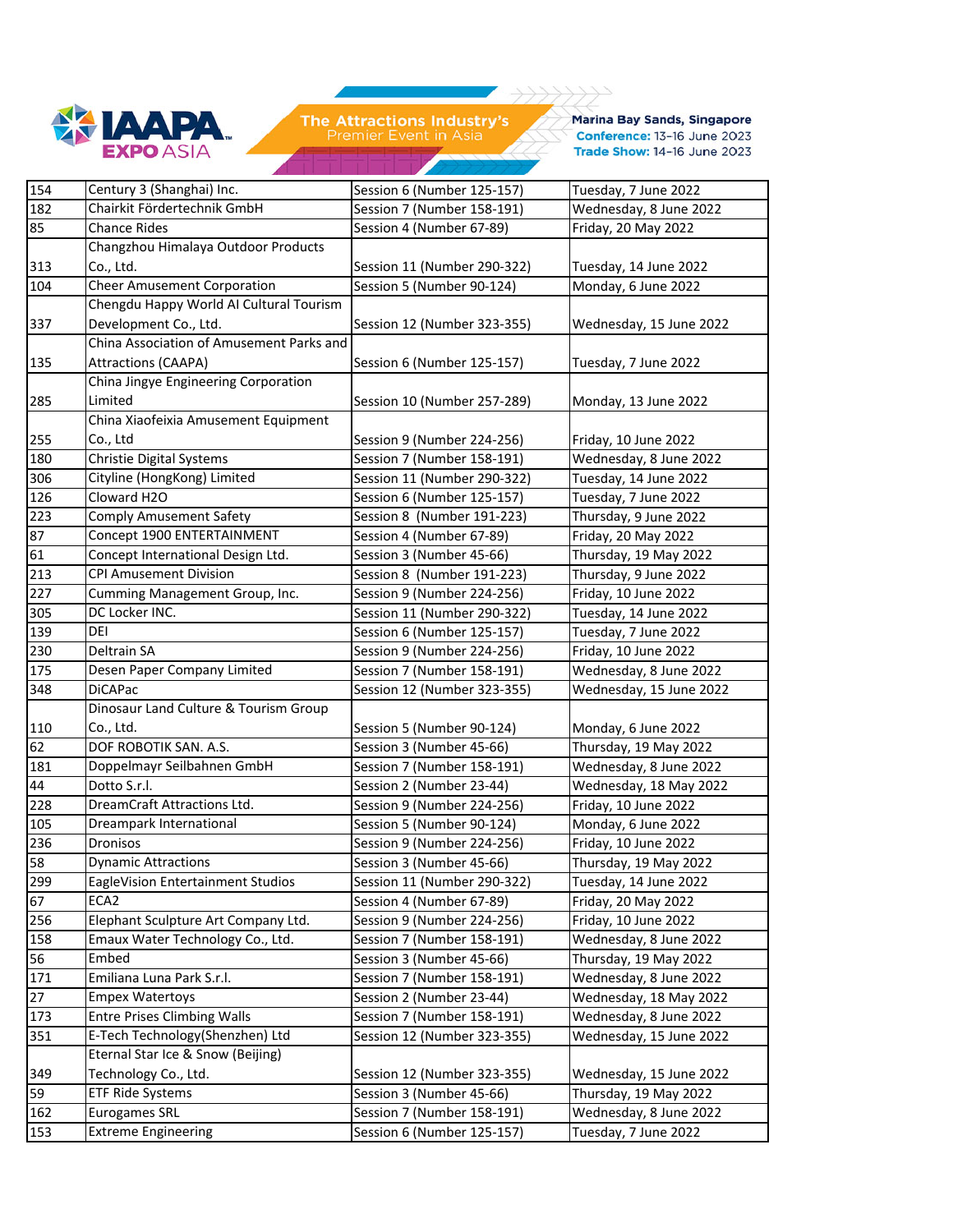

**Marina Bay Sands, Singapore** Conference: 13-16 June 2023 Trade Show: 14-16 June 2023

| 6      | Fabbri Group                                  | Session 1 (Number 1-22)     | Tuesday, 17 May 2022    |
|--------|-----------------------------------------------|-----------------------------|-------------------------|
| 60     | <b>Falcon's Creative Group</b>                | Session 3 (Number 45-66)    | Thursday, 19 May 2022   |
| 293    | Fantasy Art Company Limited                   | Session 11 (Number 290-322) | Tuesday, 14 June 2022   |
|        | Fantawild International Limited               |                             |                         |
| 99     | (Hytechnology, Inc.)                          | Session 5 (Number 90-124)   | Monday, 6 June 2022     |
|        | Flourishing (Beijing) Animation Technology    |                             |                         |
| 281    | Co., Ltd.                                     | Session 10 (Number 257-289) | Monday, 13 June 2022    |
| 80     | FlowRider, Inc. by WhiteWater West            | Session 4 (Number 67-89)    | Friday, 20 May 2022     |
| $11\,$ | <b>FORREC</b>                                 | Session 1 (Number 1-22)     | Tuesday, 17 May 2022    |
| 327    | Fujian Sijia Industrial Material Co., Inc.    | Session 12 (Number 323-355) | Wednesday, 15 June 2022 |
| 189    | Fun Amusement Lighting Co., Ltd.              | Session 7 (Number 158-191)  | Wednesday, 8 June 2022  |
| 260    | FUN MAGIC YARD                                | Session 10 (Number 257-289) | Monday, 13 June 2022    |
| 239    | Funlandia Play Systems Inc.                   | Session 9 (Number 224-256)  | Friday, 10 June 2022    |
| 163    | Galasys Global (Suzhou) Co., Ltd.             | Session 7 (Number 158-191)  | Wednesday, 8 June 2022  |
| 251    | Game Art (Hong Kong) Limited                  | Session 9 (Number 224-256)  | Friday, 10 June 2022    |
| 96     | Game Time International (GTI)                 | Session 5 (Number 90-124)   | Monday, 6 June 2022     |
| 193    | Gantner                                       | Session 8 (Number 191-223)  | Thursday, 9 June 2022   |
| 32     | Gateway Ticketing Systems, Inc.               | Session 2 (Number 23-44)    | Wednesday, 18 May 2022  |
| 311    | GengKu Technology (Shanghai) Co., Ltd.        | Session 11 (Number 290-322) | Tuesday, 14 June 2022   |
| 69     | Gerstlauer Amusement Rides GmbH               | Session 4 (Number 67-89)    | Friday, 20 May 2022     |
|        | GHESA Ingenieria y Tecnologia, S.A. (BR Of    |                             |                         |
| 114    | Dubai)                                        | Session 5 (Number 90-124)   | Monday, 6 June 2022     |
| 206    | Give Kids The World                           | Session 8 (Number 191-223)  | Thursday, 9 June 2022   |
| 316    | Glong Electric (Ningde) Co., Ltd              | Session 11 (Number 290-322) | Tuesday, 14 June 2022   |
| 250    | G-Look Amusement Machine Co., Ltd.            | Session 9 (Number 224-256)  | Friday, 10 June 2022    |
| 65     | Gosetto S.r.l.                                | Session 3 (Number 45-66)    | Thursday, 19 May 2022   |
| 42     | Great Coasters International, Inc.            | Session 2 (Number 23-44)    | Wednesday, 18 May 2022  |
|        | GuangDong Dalang Water Park Equipment         |                             |                         |
| 111    | Co,. Ltd.                                     | Session 5 (Number 90-124)   | Monday, 6 June 2022     |
|        | Guangdong Daxin Amusement Intelligent         |                             |                         |
| 265    | Technology Co., Ltd.                          | Session 10 (Number 257-289) | Monday, 13 June 2022    |
|        | Guangdong Family of Childhood Industrial      |                             |                         |
| 298    | Co.,Ltd                                       | Session 11 (Number 290-322) | Tuesday, 14 June 2022   |
|        | Guangdong H-Fun Water Recreational            |                             |                         |
| 155    | Articles Co., Ltd.                            | Session 6 (Number 125-157)  | Tuesday, 7 June 2022    |
|        | Guangdong Jinma Entertainment                 |                             |                         |
| 35     | Corporation Limited.                          | Session 2 (Number 23-44)    | Wednesday, 18 May 2022  |
| 307    | Guangzhou Bouncia Inflatables Ltd.            | Session 11 (Number 290-322) | Tuesday, 14 June 2022   |
|        | Guangzhou Dong Fang Culture and Tourism       |                             |                         |
| 271    | Industrial Development Co., Ltd               | Session 10 (Number 257-289) | Monday, 13 June 2022    |
|        | Guangzhou Haisan Amusement Technology         |                             |                         |
| 113    | Co., Ltd.                                     | Session 5 (Number 90-124)   | Monday, 6 June 2022     |
|        | <b>Guangzhou Huangyue Animation</b>           |                             |                         |
| 322    | Technology Co., Ltd.                          | Session 11 (Number 290-322) | Tuesday, 14 June 2022   |
|        | Guangzhou IDO Amusement Equipment             |                             |                         |
| 264    | Co., Ltd                                      | Session 10 (Number 257-289) | Monday, 13 June 2022    |
|        | <b>Guangzhou Kingbot Animation Technology</b> |                             |                         |
| 270    | Co., Ltd                                      | Session 10 (Number 257-289) | Monday, 13 June 2022    |
| 152    | Guangzhou Style Arts Co., Ltd.                | Session 6 (Number 125-157)  | Tuesday, 7 June 2022    |
| 172    | Guangzhou Wahlap Technology Ltd               | Session 7 (Number 158-191)  | Wednesday, 8 June 2022  |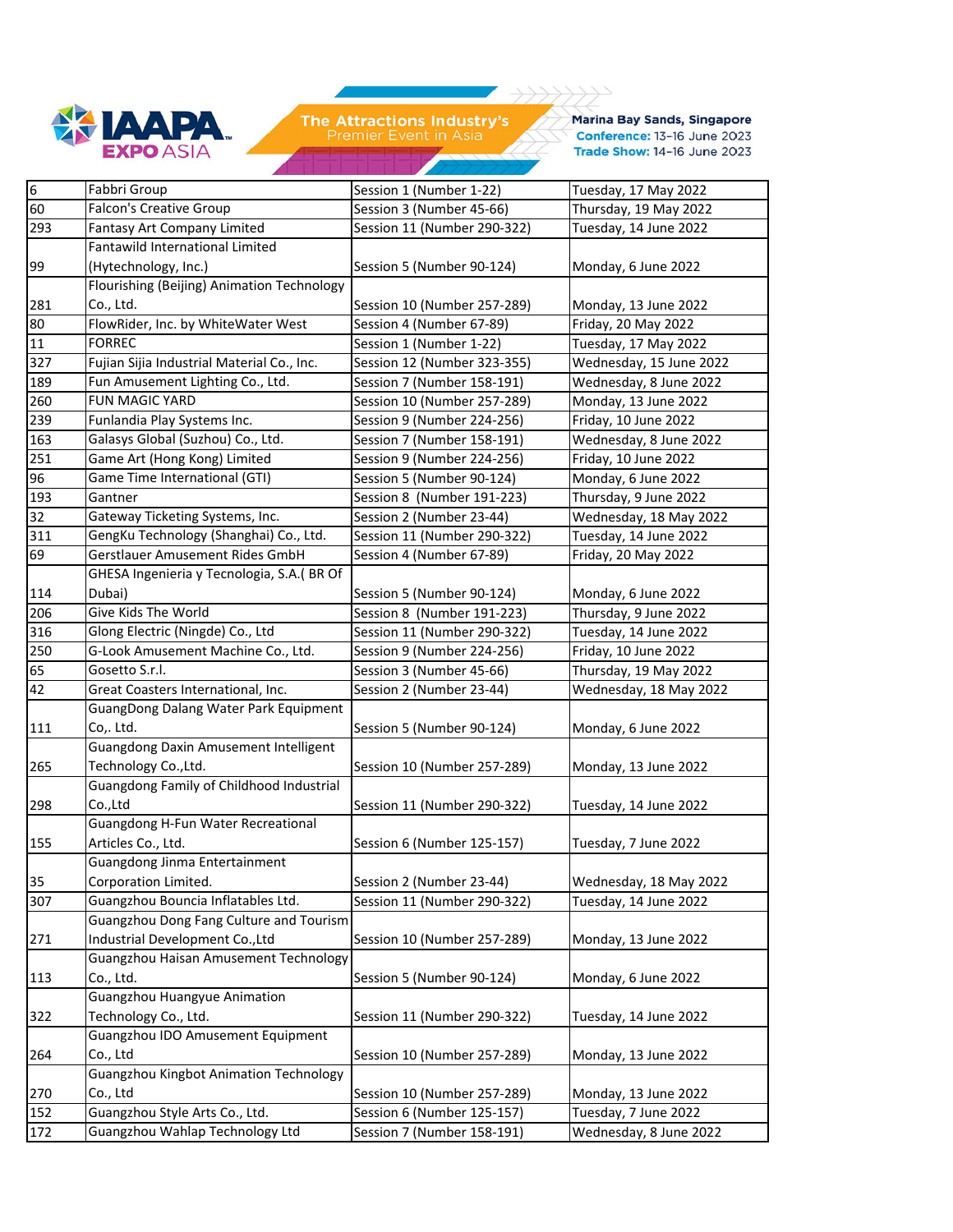

ノノノノ

 $\rightarrow$ 

**Marina Bay Sands, Singapore** Conference: 13-16 June 2023 Trade Show: 14-16 June 2023

|     | Guangzhou Xingpeng Amusement                    |                             |                         |
|-----|-------------------------------------------------|-----------------------------|-------------------------|
| 341 | Equipment Co., Ltd.                             | Session 12 (Number 323-355) | Wednesday, 15 June 2022 |
|     | Guangzhou Zhuoyuan Virtual Reality Tech         |                             |                         |
| 262 | Co., Ltd.                                       | Session 10 (Number 257-289) | Monday, 13 June 2022    |
| 38  | HAFEMA Water Rides GmbH                         | Session 2 (Number 23-44)    | Wednesday, 18 May 2022  |
|     | Hangzhou Dancing Dragon Technology Co.,         |                             |                         |
| 297 | Ltd.                                            | Session 11 (Number 290-322) | Tuesday, 14 June 2022   |
| 328 | Hangzhou Joy Technology Co., Ltd.               | Session 12 (Number 323-355) | Wednesday, 15 June 2022 |
| 95  | Hangzhou Trains Equipment Co., Ltd.             | Session 5 (Number 90-124)   | Monday, 6 June 2022     |
|     | Hangzhou Water Show Culture Group               |                             |                         |
| 174 | Co.,Ltd.                                        | Session 7 (Number 158-191)  | Wednesday, 8 June 2022  |
| 330 | Hangzhou Yushu Technology Co., Ltd.             | Session 12 (Number 323-355) | Wednesday, 15 June 2022 |
| 211 | HappySonic Cultural Tourism Group               | Session 8 (Number 191-223)  | Thursday, 9 June 2022   |
|     | Harbin Magic Ice & Snow Technology              |                             |                         |
| 301 | Development Co., Ltd.                           | Session 11 (Number 290-322) | Tuesday, 14 June 2022   |
| 66  | Haystack Dryers Ltd.                            | Session 3 (Number 45-66)    | Thursday, 19 May 2022   |
| 246 | HB - Laserkomponenten GmbH                      | Session 9 (Number 224-256)  | Friday, 10 June 2022    |
| 130 | HB Leisure Ltd.                                 | Session 6 (Number 125-157)  | Tuesday, 7 June 2022    |
| 257 | <b>Head Rush Technologies</b>                   | Session 10 (Number 257-289) | Monday, 13 June 2022    |
|     | Henan Beston Amusement Equipment Co.,           |                             |                         |
| 343 | Ltd.                                            | Session 12 (Number 323-355) | Wednesday, 15 June 2022 |
|     |                                                 |                             |                         |
| 279 | Henan Greenship Garden Supplies Co., Ltd.       | Session 10 (Number 257-289) | Monday, 13 June 2022    |
|     | Henan Jianpei Industrial Development Co.,       |                             |                         |
| 288 | Ltd.                                            | Session 10 (Number 257-289) | Monday, 13 June 2022    |
|     | Hengshui Wangming Amusement                     |                             |                         |
| 161 | Equipment Co., Ltd.                             | Session 7 (Number 158-191)  | Wednesday, 8 June 2022  |
| 83  | Herborner Pumpentechnik GmbH & Co KG            | Session 4 (Number 67-89)    | Friday, 20 May 2022     |
|     | Hexagon Tower (Tianjin) Technology Co.,         |                             |                         |
| 318 | Ltd                                             | Session 11 (Number 290-322) | Tuesday, 14 June 2022   |
| 319 | HJC Water Fountain Co. Ltd.                     | Session 11 (Number 290-322) | Tuesday, 14 June 2022   |
| 149 | Hologate GmbH                                   | Session 6 (Number 125-157)  | Tuesday, 7 June 2022    |
| 188 | Holovis International Ltd.                      | Session 7 (Number 158-191)  | Wednesday, 8 June 2022  |
| 240 | Hownd                                           | Session 9 (Number 224-256)  | Friday, 10 June 2022    |
| 243 | <b>HPS Play Company</b>                         | Session 9 (Number 224-256)  | Friday, 10 June 2022    |
| 12  | Huss Park Attractions GmbH                      | Session 1 (Number 1-22)     | Tuesday, 17 May 2022    |
|     | I.E. Park S.r.l./Amusement Rides & SOLI         |                             |                         |
| 24  | <b>Bumper Car</b>                               | Session 2 (Number 23-44)    | Wednesday, 18 May 2022  |
| 86  | IdeAttack, Inc.                                 | Session 4 (Number 67-89)    | Friday, 20 May 2022     |
| 136 | Immersive Planet Design S.L.                    | Session 6 (Number 125-157)  | Tuesday, 7 June 2022    |
|     | Indian Association of Amusement Parks           |                             |                         |
| 78  | and Industries (IAAPI)                          | Session 4 (Number 67-89)    | Friday, 20 May 2022     |
| 144 | Industrial Frigo ICE                            | Session 6 (Number 125-157)  | Tuesday, 7 June 2022    |
| 37  | Intamin Amusement Rides Int. Corp. Est          | Session 2 (Number 23-44)    | Wednesday, 18 May 2022  |
| 88  | Intercard, Inc.                                 | Session 4 (Number 67-89)    | Friday, 20 May 2022     |
| 247 | INTERCOM Dr. Leitner S.r.l.                     | Session 9 (Number 224-256)  | Friday, 10 June 2022    |
| 31  | Interlink LG Ltd                                | Session 2 (Number 23-44)    | Wednesday, 18 May 2022  |
|     | <b>International Resort Management Services</b> |                             |                         |
| 347 | Pte Ltd                                         | Session 12 (Number 323-355) | Wednesday, 15 June 2022 |
| 73  | InterPark International LTD                     | Session 4 (Number 67-89)    | Friday, 20 May 2022     |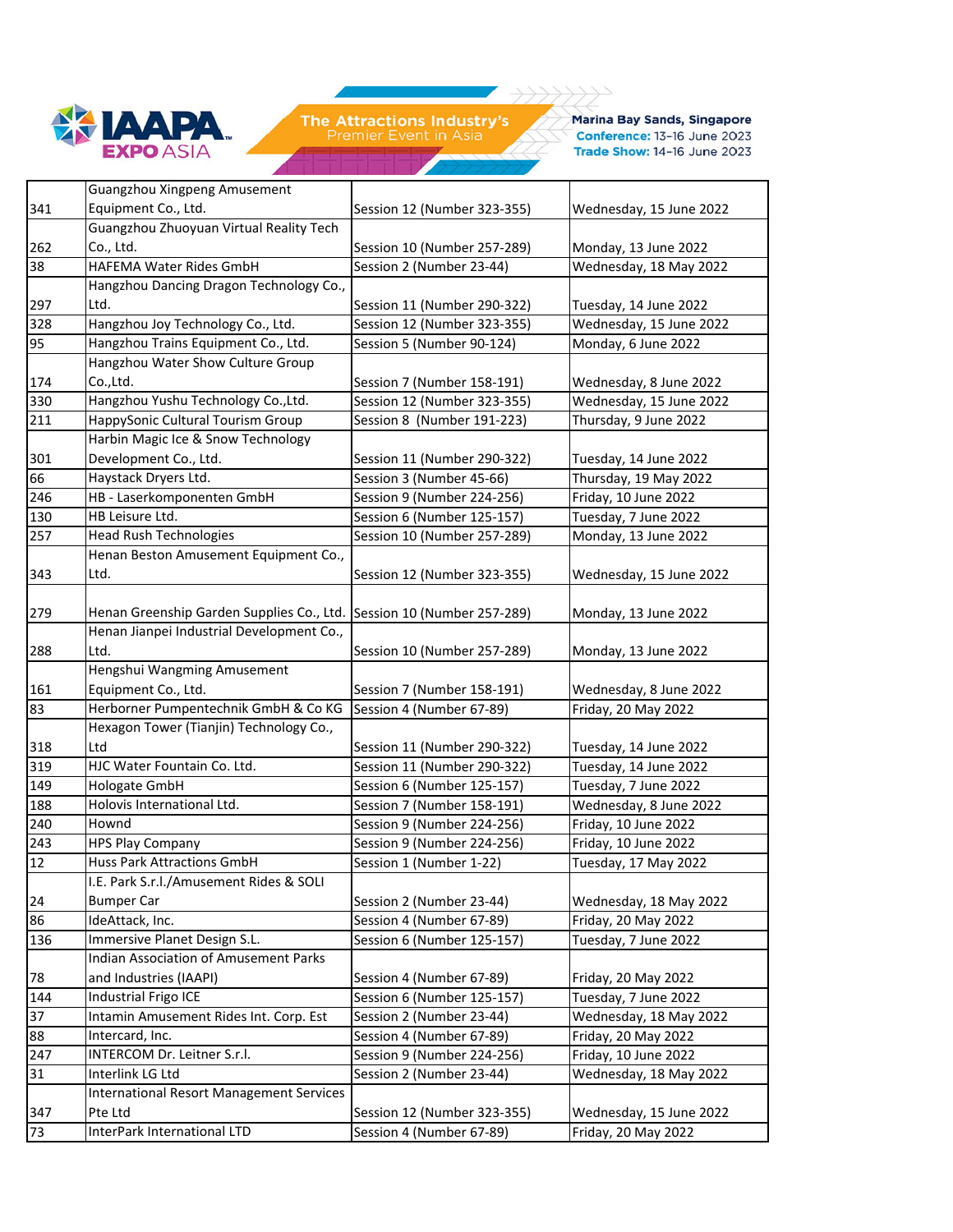

ノノノノ

 $\rightarrow$ 

**Marina Bay Sands, Singapore** Conference: 13-16 June 2023 Trade Show: 14-16 June 2023

| 355 | Investissement Québec International      | Session 12 (Number 323-355) | Wednesday, 15 June 2022 |
|-----|------------------------------------------|-----------------------------|-------------------------|
| 30  | iPlayCO                                  | Session 2 (Number 23-44)    | Wednesday, 18 May 2022  |
| 13  | <b>Jack Rouse Associates</b>             | Session 1 (Number 1-22)     | Tuesday, 17 May 2022    |
| 97  | Jeff Ellis & Associates, Inc.            | Session 5 (Number 90-124)   | Monday, 6 June 2022     |
|     | Jiangsu Jingang Culture & Technology     |                             |                         |
| 274 | Group Co., Ltd                           | Session 10 (Number 257-289) | Monday, 13 June 2022    |
| 334 | Jiangyin G-WELL Trade Co., Ltd.          | Session 12 (Number 323-355) | Wednesday, 15 June 2022 |
| 315 | Jiangyin Yongda Core Net Co., Ltd.       | Session 11 (Number 290-322) | Tuesday, 14 June 2022   |
| 63  | Jora Vision Europe B.V.                  | Session 3 (Number 45-66)    | Thursday, 19 May 2022   |
| 234 | <b>KANOPEO GmbH</b>                      | Session 9 (Number 224-256)  | Friday, 10 June 2022    |
| 33  | <b>KCC BV</b>                            | Session 2 (Number 23-44)    | Wednesday, 18 May 2022  |
| 138 | Kingsmen Creatives, Ltd.                 | Session 6 (Number 125-157)  | Tuesday, 7 June 2022    |
| 216 | KONG S.P.A.                              | Session 8 (Number 191-223)  | Thursday, 9 June 2022   |
| 167 | Kraftwerk Living Technologies GmbH       | Session 7 (Number 158-191)  | Wednesday, 8 June 2022  |
| 92  | KristallTurm GmbH&Co.KG                  | Session 5 (Number 90-124)   | Monday, 6 June 2022     |
| 43  | Lagotronics Projects B.V.                | Session 2 (Number 23-44)    | Wednesday, 18 May 2022  |
| 140 | LAI Games USA Sales, Inc.                | Session 6 (Number 125-157)  | Tuesday, 7 June 2022    |
| 117 | Laserforce                               | Session 5 (Number 90-124)   | Monday, 6 June 2022     |
| 338 | Latitude Global Holdings No1 Pty Ltd     | Session 12 (Number 323-355) | Wednesday, 15 June 2022 |
| 94  | <b>LCI Productions Ltd.</b>              | Session 5 (Number 90-124)   | Monday, 6 June 2022     |
| 215 | Lefunland Recreation Equipment Co. Ltd.  | Session 8 (Number 191-223)  | Thursday, 9 June 2022   |
| 109 | Legacy Entertainment                     | Session 5 (Number 90-124)   | Monday, 6 June 2022     |
| 304 | Liben Group Wenzhou Toy Co., Ltd.        | Session 11 (Number 290-322) | Tuesday, 14 June 2022   |
| 196 | LightUpToys.com                          | Session 8 (Number 191-223)  | Thursday, 9 June 2022   |
| 4   | Mack Rides GmbH & Co. KG                 | Session 1 (Number 1-22)     | Tuesday, 17 May 2022    |
| 192 | <b>Magical Water Fountains</b>           | Session 8 (Number 191-223)  | Thursday, 9 June 2022   |
| 28  | Martin & Vleminckx Rides L.L.C.          | Session 2 (Number 23-44)    | Wednesday, 18 May 2022  |
| 168 | Mascot Enterprise Pteltd                 | Session 7 (Number 158-191)  | Wednesday, 8 June 2022  |
| 244 | <b>Mascottist Academy</b>                | Session 9 (Number 224-256)  | Friday, 10 June 2022    |
| 23  | <b>Maurer Rides GmbH</b>                 | Session 2 (Number 23-44)    | Wednesday, 18 May 2022  |
| 259 | Mecpower Electronics CO. LTD             | Session 10 (Number 257-289) | Monday, 13 June 2022    |
| 142 | MediaMation, Inc.                        | Session 6 (Number 125-157)  | Tuesday, 7 June 2022    |
| 76  | Mich Playground Co., Ltd.                | Session 4 (Number 67-89)    | Friday, 20 May 2022     |
| 325 | Ming Aqua Machinery Co., Ltd             | Session 12 (Number 323-355) | Wednesday, 15 June 2022 |
| 18  | MOSER'S RIDES S.r.l.                     | Session 1 (Number 1-22)     | Tuesday, 17 May 2022    |
| 54  | Murphys Waves Ltd.                       | Session 3 (Number 45-66)    | Thursday, 19 May 2022   |
|     | Nanjing DseeLab Digital Technology Co.,  |                             |                         |
| 333 | Ltd                                      | Session 12 (Number 323-355) | Wednesday, 15 June 2022 |
| 354 | Nanjing Wande Play Facliites Co., Ltd.   | Session 12 (Number 323-355) | Wednesday, 15 June 2022 |
| 276 | Navitar                                  | Session 10 (Number 257-289) | Monday, 13 June 2022    |
|     | Neptune Benson, Evoqua Water             |                             |                         |
| 82  | Technologies                             | Session 4 (Number 67-89)    | Friday, 20 May 2022     |
| 159 | Neveplast                                | Session 7 (Number 158-191)  | Wednesday, 8 June 2022  |
|     | New Design Architecture (Shanghai)Co.,   |                             |                         |
| 283 | Ltd                                      | Session 10 (Number 257-289) | Monday, 13 June 2022    |
| 29  | <b>NWave Pictures SRL</b>                | Session 2 (Number 23-44)    | Wednesday, 18 May 2022  |
| 91  | OCT Vision, Inc.                         | Session 5 (Number 90-124)   | Monday, 6 June 2022     |
|     |                                          |                             |                         |
| 147 | OneWorld Composite Fabrication Co., Ltd. | Session 6 (Number 125-157)  | Tuesday, 7 June 2022    |
| 122 | Pacific Surf Designs, Inc.               | Session 5 (Number 90-124)   | Monday, 6 June 2022     |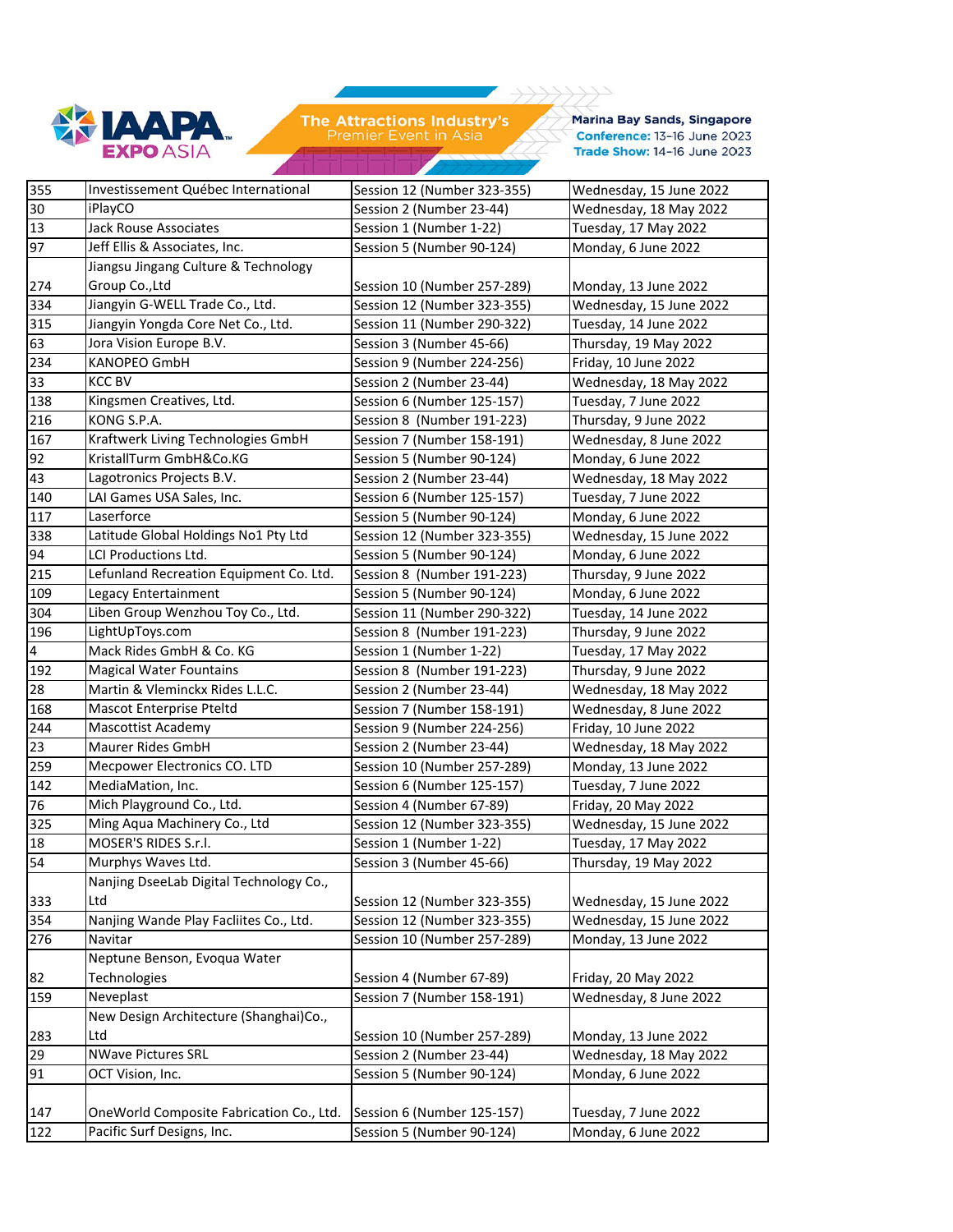

**Marina Bay Sands, Singapore** Conference: 13-16 June 2023 Trade Show: 14-16 June 2023

 $1111$ 

 $\rightarrow$ 

| 191              | Pageantry World                          | Session 8 (Number 191-223)  | Thursday, 9 June 2022   |
|------------------|------------------------------------------|-----------------------------|-------------------------|
| 220              | Paokai Electronic Enterprise Co., Ltd.   | Session 8 (Number 191-223)  | Thursday, 9 June 2022   |
| 145              | Paul Vahle GmbH & Co. KG, Dba: VAHLE     | Session 6 (Number 125-157)  | Tuesday, 7 June 2022    |
| 93               | PDC                                      | Session 5 (Number 90-124)   | Monday, 6 June 2022     |
| 238              | Petro Art Production D.O.O               | Session 9 (Number 224-256)  | Friday, 10 June 2022    |
| 225              | Pico Global Services Limited             | Session 9 (Number 224-256)  | Friday, 10 June 2022    |
| 224              | Play Concept Limited                     | Session 9 (Number 224-256)  | Friday, 10 June 2022    |
| 308              | Polgün Waterparks & Attractions          | Session 11 (Number 290-322) | Tuesday, 14 June 2022   |
| $\boldsymbol{8}$ | Polin Waterparks                         | Session 1 (Number 1-22)     | Tuesday, 17 May 2022    |
| 141              | Polysoft Pty Limited                     | Session 6 (Number 125-157)  | Tuesday, 7 June 2022    |
| 245              | Porviva GmbH                             | Session 9 (Number 224-256)  | Friday, 10 June 2022    |
| 15               | Premier Rides                            | Session 1 (Number 1-22)     | Tuesday, 17 May 2022    |
| 16               | Preston & Barbieri S.r.l.                | Session 1 (Number 1-22)     | Tuesday, 17 May 2022    |
| 218              | Price Chopper Wristbands                 | Session 8 (Number 191-223)  | Thursday, 9 June 2022   |
| 134              | Project: Syntropy GmbH                   | Session 6 (Number 125-157)  | Tuesday, 7 June 2022    |
| 112              | Prominent Technology Enterprise Ltd      | Session 5 (Number 90-124)   | Monday, 6 June 2022     |
| $\mathbf{1}$     | ProSlide Technology, Inc.                | Session 1 (Number 1-22)     | Tuesday, 17 May 2022    |
| 352              | Qingdao Aero Inflatable Co Ltd           | Session 12 (Number 323-355) | Wednesday, 15 June 2022 |
| 346              | Quantum Matrix                           | Session 12 (Number 323-355) | Wednesday, 15 June 2022 |
| 34               | QubicaAMF Worldwide                      | Session 2 (Number 23-44)    | Wednesday, 18 May 2022  |
| 212              | <b>Rainbow Productions</b>               | Session 8 (Number 191-223)  | Thursday, 9 June 2022   |
| 107              | <b>RCI Adventure Products</b>            | Session 5 (Number 90-124)   | Monday, 6 June 2022     |
| 124              | RDC Ride Development Co.                 | Session 5 (Number 90-124)   | Monday, 6 June 2022     |
| 187              | <b>Red Raion</b>                         | Session 7 (Number 158-191)  | Wednesday, 8 June 2022  |
| 186              | Redbone Products, Inc.                   | Session 7 (Number 158-191)  | Wednesday, 8 June 2022  |
| 178              | <b>Ride Entertainment</b>                | Session 7 (Number 158-191)  | Wednesday, 8 June 2022  |
| 132              | Rides and Fun srl                        | Session 6 (Number 125-157)  | Tuesday, 7 June 2022    |
| 241              | Riocube Technology                       | Session 9 (Number 224-256)  | Friday, 10 June 2022    |
| 326              | <b>ROCWARE Corporation</b>               | Session 12 (Number 323-355) | Wednesday, 15 June 2022 |
|                  | Roder Architecture Technology (Shanghai) |                             |                         |
| 323              | Co., Ltd.                                | Session 12 (Number 323-355) | Wednesday, 15 June 2022 |
| 226              | <b>ROLLER</b>                            | Session 9 (Number 224-256)  | Friday, 10 June 2022    |
|                  | Romero VanRell Jeng McMillen &           |                             |                         |
| 289              | Associates                               | Session 10 (Number 257-289) | Monday, 13 June 2022    |
| 143              | Rover International                      | Session 6 (Number 125-157)  | Tuesday, 7 June 2022    |
| 10               | S&S Worldwide, Inc.                      | Session 1 (Number 1-22)     | Tuesday, 17 May 2022    |
| 48               | S.B.F. - VISA GROUP                      | Session 3 (Number 45-66)    | Thursday, 19 May 2022   |
| 81               | Safemark (ScooterBug and Best Lockers)   | Session 4 (Number 67-89)    | Friday, 20 May 2022     |
| $\overline{5}$   | Sally Dark Rides                         | Session 1 (Number 1-22)     | Tuesday, 17 May 2022    |
| 75               | Sanderson Group International Pty. Ltd.  | Session 4 (Number 67-89)    | Friday, 20 May 2022     |
| 208              | Sansei Technologies, Inc.                | Session 8 (Number 191-223)  | Thursday, 9 June 2022   |
| $\overline{46}$  | Sartori Rides Srl                        | Session 3 (Number 45-66)    | Thursday, 19 May 2022   |
| 148              | <b>Scruffy Dog Creative Group</b>        | Session 6 (Number 125-157)  | Tuesday, 7 June 2022    |
| $\overline{200}$ | Sega Amusements International Ltd        | Session 8 (Number 191-223)  | Thursday, 9 June 2022   |
| 68               | Sela Group S.R.L.                        | Session 4 (Number 67-89)    | Friday, 20 May 2022     |
| 52               | Semnox Solutions Private Limited         | Session 3 (Number 45-66)    | Thursday, 19 May 2022   |
| 36               | Severn Lamb                              | Session 2 (Number 23-44)    | Wednesday, 18 May 2022  |
| 335              | Shanghai Besa Industry Co., Ltd.         | Session 12 (Number 323-355) | Wednesday, 15 June 2022 |
| 267              | Shanghai Dasheng Sign Co., Ltd.          | Session 10 (Number 257-289) | Monday, 13 June 2022    |
| 205              | Shanghai Hehao Technology Co., Ltd.      | Session 8 (Number 191-223)  | Thursday, 9 June 2022   |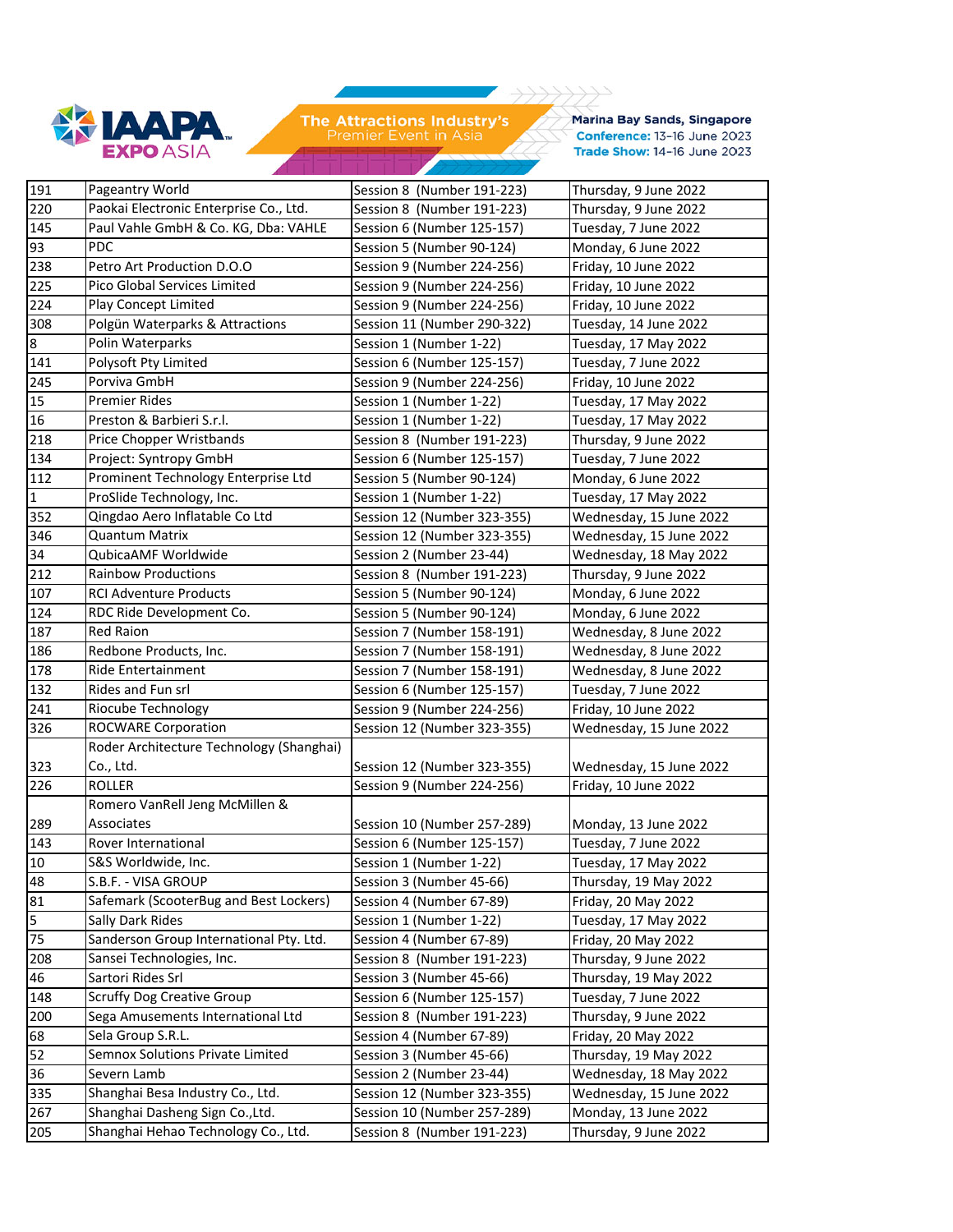

Marina Bay Sands, Singapore Conference: 13-16 June 2023 Trade Show: 14-16 June 2023

|                   | Shanghai Highking Flower Spread Culture   |                             |                         |
|-------------------|-------------------------------------------|-----------------------------|-------------------------|
| 294               | Co., Ltd.                                 | Session 11 (Number 290-322) | Tuesday, 14 June 2022   |
|                   | Shanghai Hirain Digital Technology Group  |                             |                         |
| 287               | Co., Ltd.                                 | Session 10 (Number 257-289) | Monday, 13 June 2022    |
|                   | Shanghai Kunan Cultural Development Co.,  |                             |                         |
| 344               | Ltd.                                      | Session 12 (Number 323-355) | Wednesday, 15 June 2022 |
|                   | Shanghai Max Architectural Landscape      |                             |                         |
| 197               | Decoration Design Engineering Co. Ltd.    | Session 8 (Number 191-223)  | Thursday, 9 June 2022   |
| 286               | Shanghai Nomura Construction Co., Ltd.    | Session 10 (Number 257-289) | Monday, 13 June 2022    |
|                   |                                           |                             |                         |
| 300               | Shanghai PANO Art & Technology Co., Ltd.  | Session 11 (Number 290-322) | Tuesday, 14 June 2022   |
|                   |                                           |                             |                         |
| 292               | Shanghai Tricon Outdoor Products Co. Ltd. | Session 11 (Number 290-322) | Tuesday, 14 June 2022   |
|                   | Shanghai Yidong Amusement Equipment       |                             |                         |
| 275               | Co., Ltd.                                 | Session 10 (Number 257-289) | Monday, 13 June 2022    |
|                   | Shenyang Chuangqi Amusement               |                             |                         |
| 89                | Equipment Co. Ltd.                        | Session 4 (Number 67-89)    | Friday, 20 May 2022     |
|                   | Shenyang Songling Amusement               |                             |                         |
| 258               | <b>Manufacturing Factory</b>              | Session 10 (Number 257-289) | Monday, 13 June 2022    |
| 261               | Shenzhen DaMei Optoelectronics Co., Ltd   | Session 10 (Number 257-289) | Monday, 13 June 2022    |
| 248               | Shenzhen Laselamp Technology Co., Ltd.    | Session 9 (Number 224-256)  | Friday, 10 June 2022    |
|                   | Shenzhen Longxiang Kangti Development     |                             |                         |
| 278               | Co.,Ltd.                                  | Session 10 (Number 257-289) | Monday, 13 June 2022    |
|                   |                                           |                             |                         |
| 336               | Shenzhen Sky Market Technology Co., Ltd.  | Session 12 (Number 323-355) | Wednesday, 15 June 2022 |
|                   | Shenzhen Spark Interaction Digital        |                             |                         |
| 312               | Technology Co., Ltd.                      | Session 11 (Number 290-322) | Tuesday, 14 June 2022   |
|                   | Shenzhen Unite Theme Decoration Design    |                             |                         |
| 98                | & Project Co., Ltd                        | Session 5 (Number 90-124)   | Monday, 6 June 2022     |
|                   | Shenzhen Yee Fung Automation              |                             |                         |
| 263               | Technology Co., Ltd.                      | Session 10 (Number 257-289) | Monday, 13 June 2022    |
| 229               | Showtex NV                                | Session 9 (Number 224-256)  | Friday, 10 June 2022    |
| $\overline{1}$ 23 | <b>Showtime Entertainment Productions</b> | Session 5 (Number 90-124)   | Monday, 6 June 2022     |
| 22                | SimEx-Iwerks Entertainment                | Session 1 (Number 1-22)     | Tuesday, 17 May 2022    |
| 51                | Simtec Systems GmbH                       | Session 3 (Number 45-66)    | Thursday, 19 May 2022   |
| 50                | Simworx Limited                           | Session 3 (Number 45-66)    | Thursday, 19 May 2022   |
| 284               | Sindrax Technology Co., Ltd.              | Session 10 (Number 257-289) | Monday, 13 June 2022    |
| 291               | Smart Ice Sdn Bhd                         | Session 11 (Number 290-322) | Tuesday, 14 June 2022   |
| 203               | Smooth-On Mind Blowing Materials          | Session 8 (Number 191-223)  | Thursday, 9 June 2022   |
| 309               | Snowtown and Ice Rink Inc.                | Session 11 (Number 290-322) | Tuesday, 14 June 2022   |
| 108               | Sodikart                                  | Session 5 (Number 90-124)   | Monday, 6 June 2022     |
| 116               | Sokol Show                                | Session 5 (Number 90-124)   | Monday, 6 June 2022     |
|                   |                                           |                             |                         |
| 331               | SOPARK Tourism Data Technology Co., Ltd.  | Session 12 (Number 323-355) | Wednesday, 15 June 2022 |
| 177               | Spi Global Play Limited                   | Session 7 (Number 158-191)  | Wednesday, 8 June 2022  |
| 170               | Splashtacular                             | Session 7 (Number 158-191)  | Wednesday, 8 June 2022  |
| 202               | <b>SPREE Interactive GmbH</b>             | Session 8 (Number 191-223)  | Thursday, 9 June 2022   |
| 249               | SUNAC Culture & Tourism Co., Ltd.         | Session 9 (Number 224-256)  | Friday, 10 June 2022    |
| 39                | Sunkid GmbH                               | Session 2 (Number 23-44)    | Wednesday, 18 May 2022  |
|                   |                                           |                             |                         |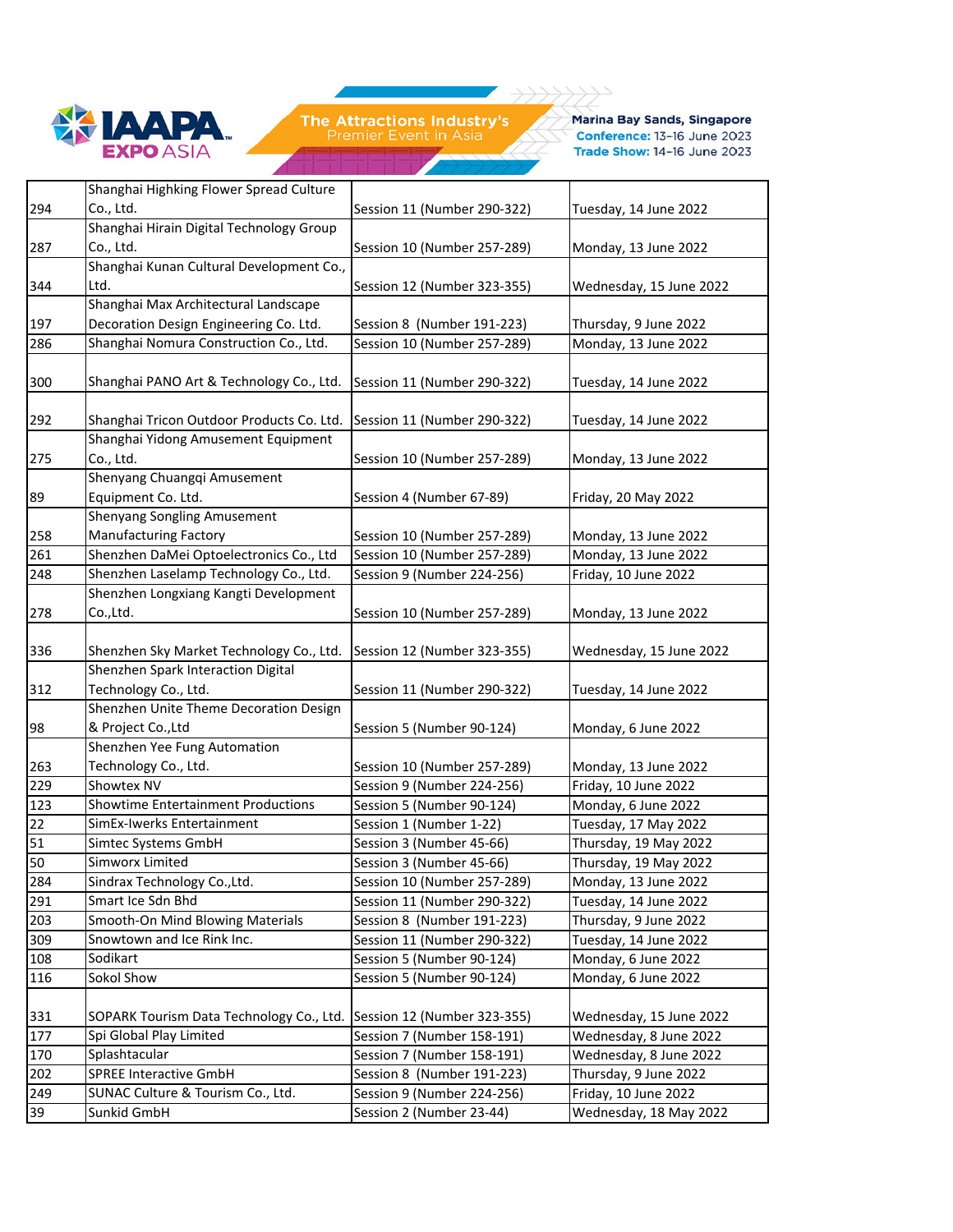

**Marina Bay Sands, Singapore** Conference: 13-16 June 2023 Trade Show: 14-16 June 2023

|                | Suzhou Fwulong Amusement Equipment                  |                             |                         |
|----------------|-----------------------------------------------------|-----------------------------|-------------------------|
| 252            | Co., Ltd.                                           | Session 9 (Number 224-256)  | Friday, 10 June 2022    |
| 231            | Switch <sup>®</sup> International Bowling Equipment | Session 9 (Number 224-256)  | Friday, 10 June 2022    |
| 190            | Synergy Water Park Rides Pvt. Ltd.                  | Session 7 (Number 158-191)  | Wednesday, 8 June 2022  |
| 49             | <b>TAA International GmbH</b>                       | Session 3 (Number 45-66)    | Thursday, 19 May 2022   |
| 53             | <b>Technical Park SNC</b>                           | Session 3 (Number 45-66)    | Thursday, 19 May 2022   |
| 209            | TechnoAlpin SpA                                     | Session 8 (Number 191-223)  | Thursday, 9 June 2022   |
| 64             | The Juice Films Limited                             | Session 3 (Number 45-66)    | Thursday, 19 May 2022   |
| 165            | The Producers Group                                 | Session 7 (Number 158-191)  | Wednesday, 8 June 2022  |
| 121            | Themebuilders Philippines Inc.                      | Session 5 (Number 90-124)   | Monday, 6 June 2022     |
| 72             | Themed Entertainment Association (TEA)              | Session 4 (Number 67-89)    | Friday, 20 May 2022     |
| 125            | Thinkwell Group                                     | Session 6 (Number 125-157)  | Tuesday, 7 June 2022    |
| 345            | Tonghark Food Co., Ltd                              | Session 12 (Number 323-355) | Wednesday, 15 June 2022 |
| 25             | Triotech Amusement Inc.                             | Session 2 (Number 23-44)    | Wednesday, 18 May 2022  |
| 169            | TUEV SUED Industrie Service GmbH                    | Session 7 (Number 158-191)  | Wednesday, 8 June 2022  |
| 137            | TUV Nederland QA B.V.                               | Session 6 (Number 125-157)  | Tuesday, 7 June 2022    |
| 221            | UK Department for International Trade               | Session 8 (Number 191-223)  | Thursday, 9 June 2022   |
| 77             | Unis Technology (HK) Limited                        | Session 4 (Number 67-89)    | Friday, 20 May 2022     |
| 266            | UNO Parks, JSC                                      | Session 10 (Number 257-289) | Monday, 13 June 2022    |
| 57             | Uremet Corp.                                        | Session 3 (Number 45-66)    | Thursday, 19 May 2022   |
| 317            | Vale Theme Art Engineering Co., Ltd.                | Session 11 (Number 290-322) | Tuesday, 14 June 2022   |
| 157            | Van Stone Conveyor, Inc.                            | Session 6 (Number 125-157)  | Tuesday, 7 June 2022    |
| 237            | Vantage                                             | Session 9 (Number 224-256)  | Friday, 10 June 2022    |
| $\overline{2}$ | Vekoma Rides Manufacturing B.V.                     | Session 1 (Number 1-22)     | Tuesday, 17 May 2022    |
| 71             | VGS srl                                             | Session 4 (Number 67-89)    | Friday, 20 May 2022     |
| 47             | Vivaticket                                          | Session 3 (Number 45-66)    | Thursday, 19 May 2022   |
| 214            | Vulkoprin NV                                        | Session 8 (Number 191-223)  | Thursday, 9 June 2022   |
| 84             | Walltopia                                           | Session 4 (Number 67-89)    | Friday, 20 May 2022     |
|                | Wartsila North America, Inc. / Funa                 |                             |                         |
| 164            | Solutions                                           | Session 7 (Number 158-191)  | Wednesday, 8 June 2022  |
| 45             | Water Technology, Inc.                              | Session 3 (Number 45-66)    | Thursday, 19 May 2022   |
| 332            | Wenzhou 360 Inflatable Co., Ltd                     | Session 12 (Number 323-355) | Wednesday, 15 June 2022 |
|                | Wenzhou Pokiddo Amusement Toys Co.,                 |                             |                         |
| 329            | Ltd.                                                | Session 12 (Number 323-355) | Wednesday, 15 June 2022 |
| 166            | Westlakes Engineering                               | Session 7 (Number 158-191)  | Wednesday, 8 June 2022  |
| 3              | WhiteWater West Industries Ltd.                     | Session 1 (Number 1-22)     | Tuesday, 17 May 2022    |
|                | WhiteWater West Industries Ltd.                     |                             |                         |
| 9              | (WhiteWater Attractions)                            | Session 1 (Number 1-22)     | Tuesday, 17 May 2022    |
| 183            | Wibit Sports GmbH                                   | Session 7 (Number 158-191)  | Wednesday, 8 June 2022  |
| 156            | Wiegand Josef GmbH & Co. KG                         | Session 6 (Number 125-157)  | Tuesday, 7 June 2022    |
| 131            | Wiegand. Waterrides GmbH                            | Session 6 (Number 125-157)  | Tuesday, 7 June 2022    |
| 195            | Wisdom Rides of America, Inc.                       | Session 8 (Number 191-223)  | Thursday, 9 June 2022   |
| 207            | Wood Design Amusement Rides B.V.                    | Session 8 (Number 191-223)  | Thursday, 9 June 2022   |
| 277            | Woosung I.B. Co., Ltd.                              | Session 10 (Number 257-289) | Monday, 13 June 2022    |
| 74             | World Waterpark Association                         | Session 4 (Number 67-89)    | Friday, 20 May 2022     |
| 198            | Xiamen Dingyi Sculpture Co. Ltd.                    | Session 8 (Number 191-223)  | Thursday, 9 June 2022   |
|                |                                                     |                             |                         |
| 272            | Xin Yuan Construction & Theming Co., Ltd.           | Session 10 (Number 257-289) | Monday, 13 June 2022    |
| 160            | <b>Xtrem Aventures</b>                              | Session 7 (Number 158-191)  | Wednesday, 8 June 2022  |
| 118            | Xuanhua Hardware Products Co., Ltd.                 | Session 5 (Number 90-124)   | Monday, 6 June 2022     |